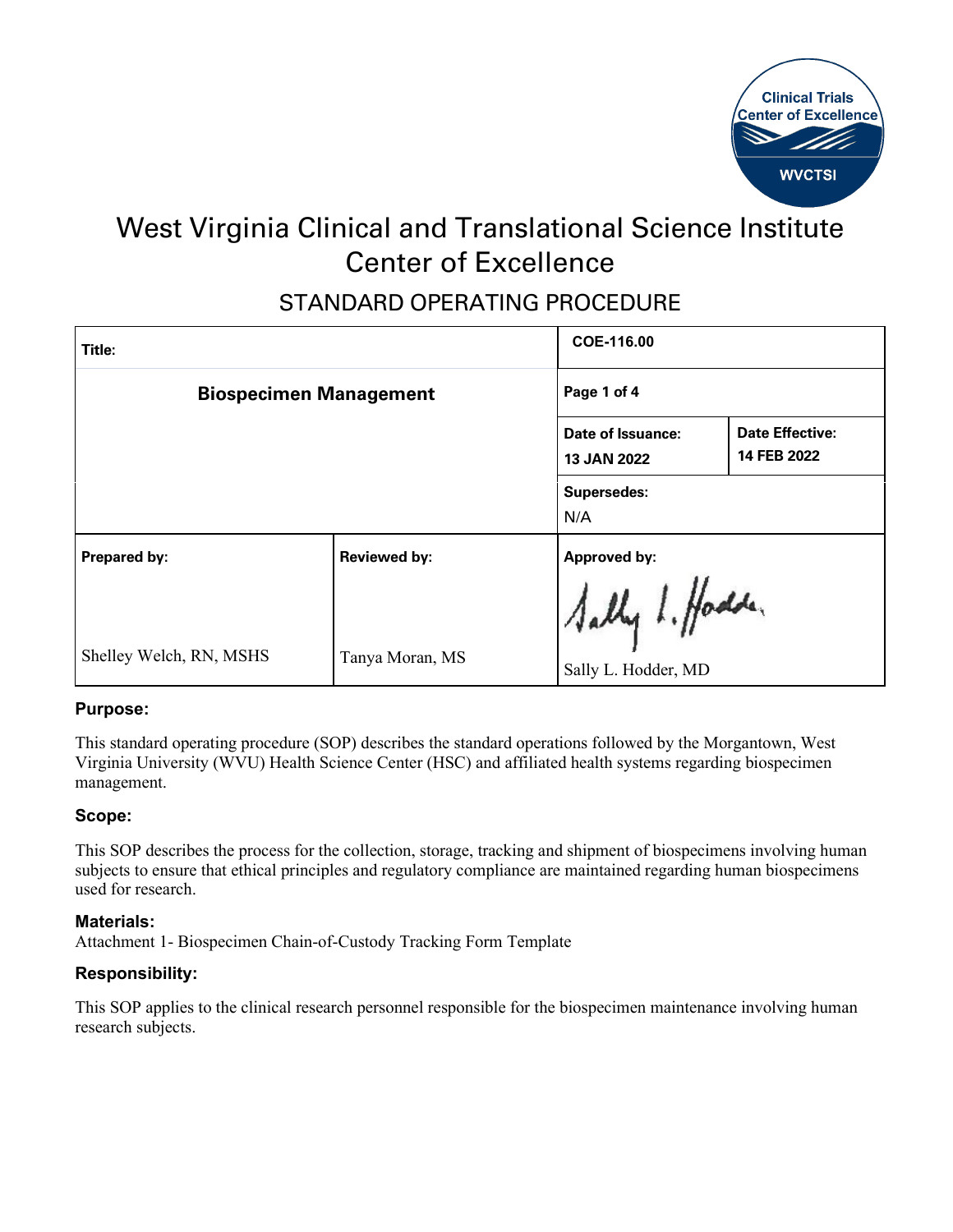#### **SOP No. COE 116.00**

### **Definitions**

Biospecimen: A collection of human specimens and associated data for research purposes such as but not limited to, blood and blood products, bone marrow, tissue obtained from transplants, surgery, or autopsy, urine, saliva, placental tissue, cord blood and feces.

Identifiable biospecimen: A biospecimen for which the identity of the subject is or may readily be ascertained by the investigator or associated with the biospecimen (45 C.F.R. 46.102(6)).

Individually Identifiable: The identity of the subject is or may readily be ascertained by the investigator or associated with the information or biospecimen. (45 C.F.R. 46.102(6)).

Coded specimen: The specimen contains (1) identifying information (such as name or social security number) that would enable the investigator access to the identity of the individual to whom the specimen was obtained, has been replaced with a number, letter, symbol, or combination thereof (i.e., the code); and (2) a key to decipher the code exists, which enables the linkage of the identifying information to the private information or biospecimens.

Unidentified: The process of removing identifiers from samples to prevent traceability to the original subject.

#### **Procedure**

There are restrictions for accessing and using the personal identifying data that may be associated with human biospecimens. Researchers who manage human specimen data, and other investigators who have access to it, are legally and ethically obligated to protect data that is considered private information. The type and extent of private information that can be transferred with shared specimens must be consistent with the IRB-approved research protocol, HIPAA authorization from the participant, data use agreements, and, if applicable, Clinical Trial Agreements.

Only limited PHI should be associated with specimens collected and sent externally as part of clinical trials. The specimens should be coded and direct identifiers (e.g. name, medical record number) must not be associated with specimens unless specifically documented in the signed consent form.

- A. The PI or delegated research team members shall have the appropriate training for biospecimen collection and handling according to OSHA safety guidelines, institutional policies, protocol and/or laboratory requirements. Research staff must also obtain biosafety training from the WVU Environmental Health and Safety Department or equivalent alternative.
- B. The PI or delegated research team may consult with the WVU Institutional Review Board (IRB) and/or the IRB of record to determine how Federal and State regulations and policies apply in regard to the requirements for IRB approval, informed consent process and biospecimen repository.

Note: Some HHS conducted or supported research involving coded private information or specimens may be subject to Food and Drug Administration (FDA) regulations. The FDA regulatory definitions of human subject (21 CFR 50.3(g), 21 CFR 56.102(e)) and subject (21 CFR 312.3(b), 21 CFR 812.3(p)) differ from the definition of human subject under HHS regulations at 45 CFR 46.102(f).

- 1. Collection and processing
	- a. Specimens collected for research purposes or clinical specimens to be used for research purposes, should be collected, and processed according to the type of the specimen being collected, protocol, lab manual and/or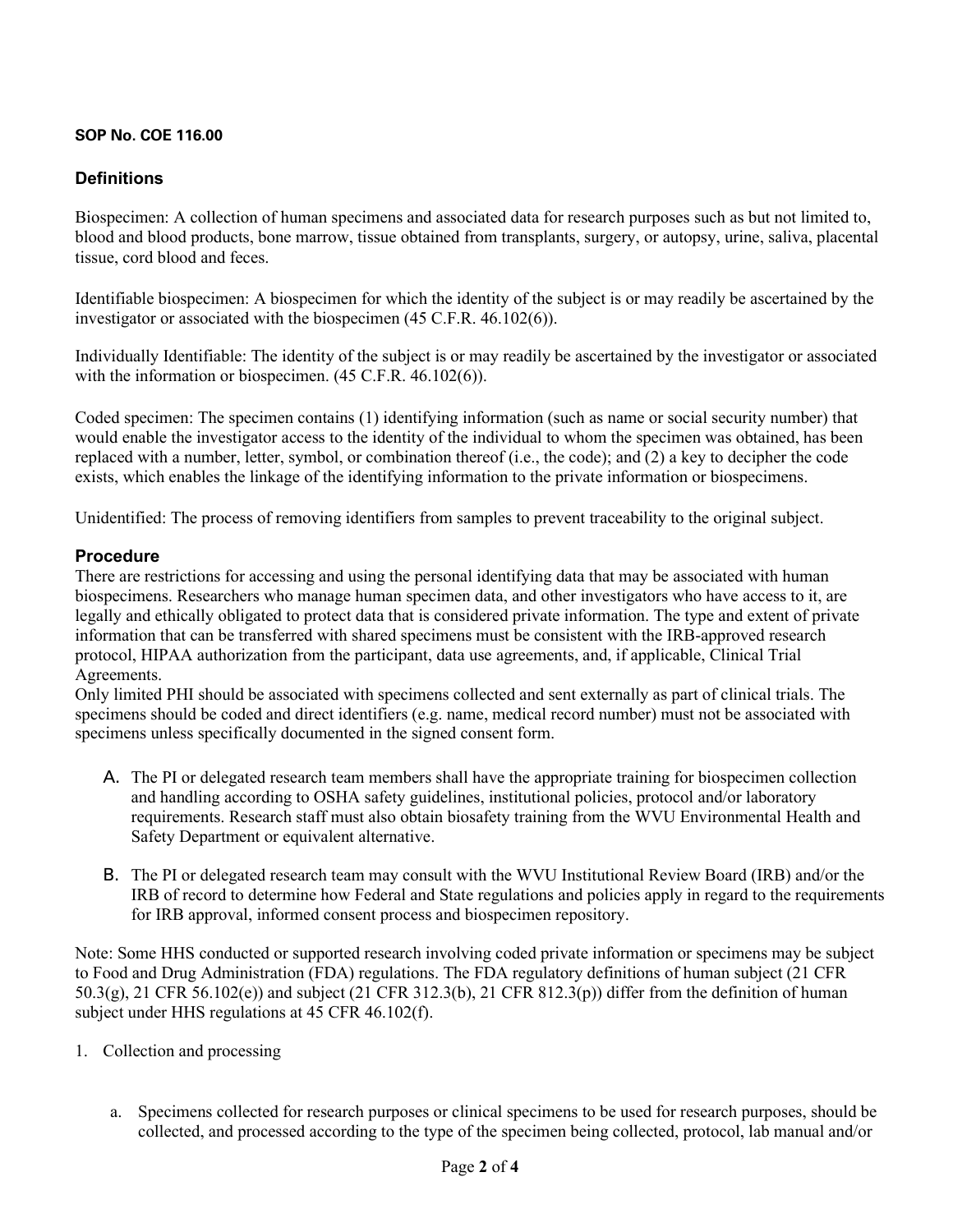#### **SOP No. COE 116.00**

their intended use. Documentation of the biospecimen collection and processing should be maintained for research purposes.

- b. Specimens collected should be categorized as either identified or unidentified.
- c. Protected health information (PHI) shall be kept confidential and secured per WVU and WVUH institutional policies.
- 2. Storing
	- a. Individual types of biospecimens should be stored according to the protocol or laboratory guidance specific to the biospecimen type and the purpose for the collection.
- 3. Specimen Banking
	- a. Refer to WVU HSC Data and Biospecimen Repositories guidance.
- 4. Shipping/Final disposition
	- a. Shipping requirements depend upon the type of sample and the intended use. When shipping specimens consider the shipping time, distance, climate, season, method of transportation. It should also be consistent with all applicable laws, regulations, policies, and terms for transfer of those particular materials. Shipment should also be performed in accordance with the protocol and/or laboratory guidance specific to the study/biospecimen type.
	- b. Documentation of the shipment may include information such as recipient (or source), date shipped (or received), courier name and package tracking number, sample description, number of samples shipped (or received), condition on arrival, study name and number if applicable, investigator's name, and signature of biospecimen recipient. Documentation of shipment should be maintained for research purposes.
	- c. Chain of custody procedures that allow for tracking the biospecimens from collection or receipt to shipment/processing/final disposition should be followed and associated documentation retained.
	- d. A materials transfer agreement may be required when receiving or sending identifiable information, including when related to biospecimens.
	- e. In some cases, biospecimens can also be stored in a bank for future research use or disposed and procedures from IRB approved protocols and/or laboratory methodologies should be followed.

#### **References**

HHS OHRP Guidance, Engagement of Institutions in Human Subject Research, 2008 HHS Regulation Subject Protection, 45 C.F.R. 46.102(6) U.S. Occupational Safety and Health Administration's Bloodborne Pathogens Standard (OSHA Standards, Booklet 3186-06R, 2003) WVU HSC Data and Biospecimen Repositories guidance WVU Health System policies WVU HSC Biospecimen Processing policies